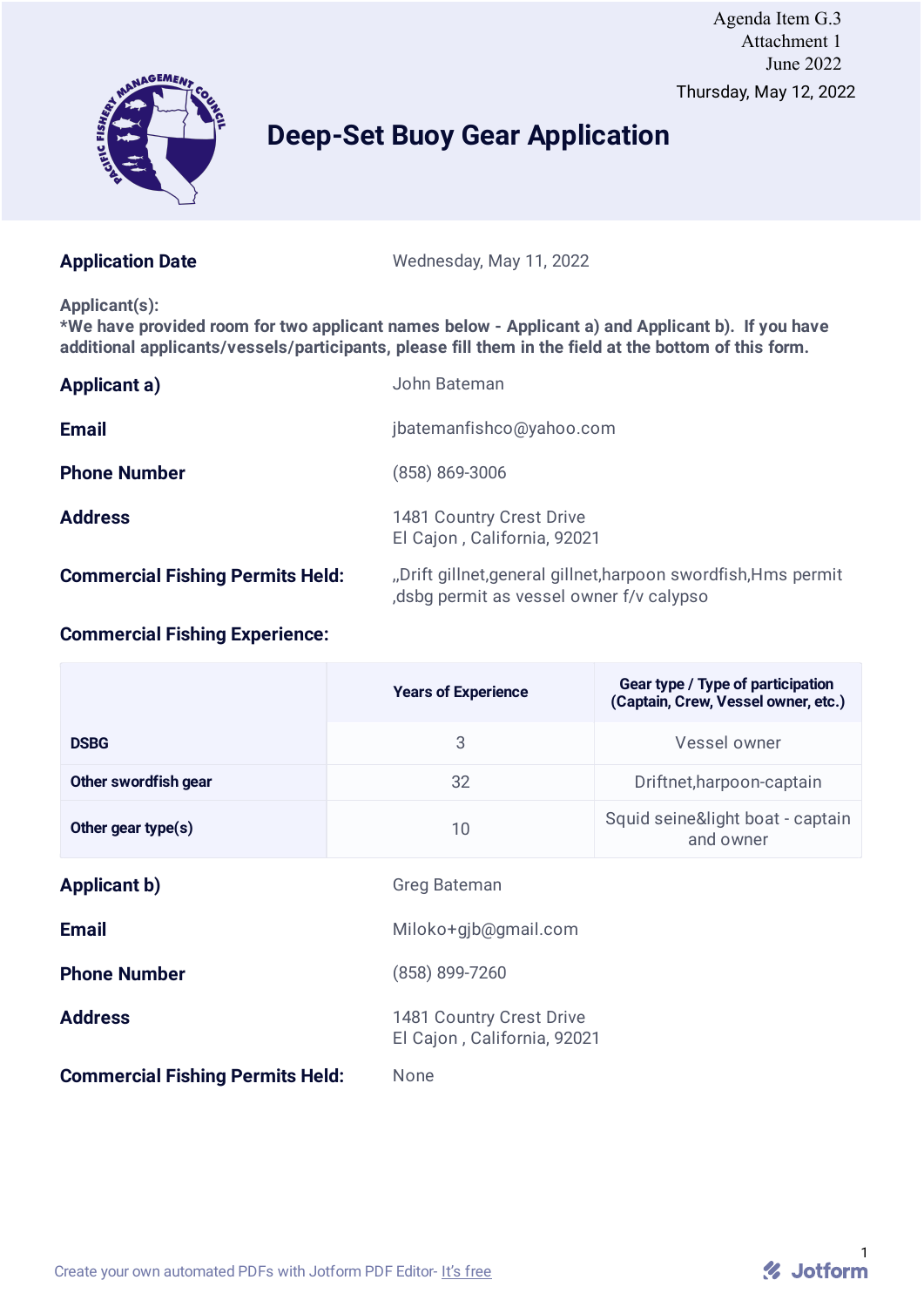# **Commercial Fishing Experience:**

|                                         | <b>Years of Experience</b> | Gear type / Type of participation<br>(Captain, Crew, Vessel owner, etc.) |  |
|-----------------------------------------|----------------------------|--------------------------------------------------------------------------|--|
| <b>DSBG</b>                             | $\overline{0}$             |                                                                          |  |
| Other swordfish gear                    | 3                          | Drift gillnet                                                            |  |
| Other gear type(s)                      | $5-1$                      | Squid seine crew -5. Set net -1,<br>albacore troll-1                     |  |
| <b>Number of vessels*:</b>              | 1                          |                                                                          |  |
| <b>Vessel a) Name:</b>                  | Margaret O                 |                                                                          |  |
| <b>Registration Number:</b>             | 545886                     |                                                                          |  |
| <b>Name of Operator:</b>                | John Bateman               |                                                                          |  |
| <b>Commercial Fishing Permits Held:</b> |                            | DGN, general gillnet, harpoon swordfish, Hms.                            |  |

**\*List information for additional EFP applicants/vessels/participants in the field at the bottom of this form.**

No

**Do any of the applicants/vessel operators have current/pending state or federal violations in any commercial fishery? (If Yes, follow-up on the nature and status of any violations may be required as part of the application review process).**

**Intended DSBG Configuration (See Attachment A )**

Standard Linked

**Do you intend to target any species other than swordfish? (This does not include other species that get caught incidentally when targeting swordfish)**

No

#### **Fishing Area and Effort:**

|                                                                       | <b>Number of vessels/Vessel names</b> | <b>Estimated fishing effort in number</b><br>of days or sets |
|-----------------------------------------------------------------------|---------------------------------------|--------------------------------------------------------------|
| Southern California Bight (Pt.<br>Conception to the U.S.-Mex. Border) | 1/Margaret 0                          | 60 days                                                      |
| <b>Central California (Point Reyes to</b><br><b>Point Conception)</b> | 1/ Margaret 0                         | 20 days                                                      |
|                                                                       |                                       |                                                              |